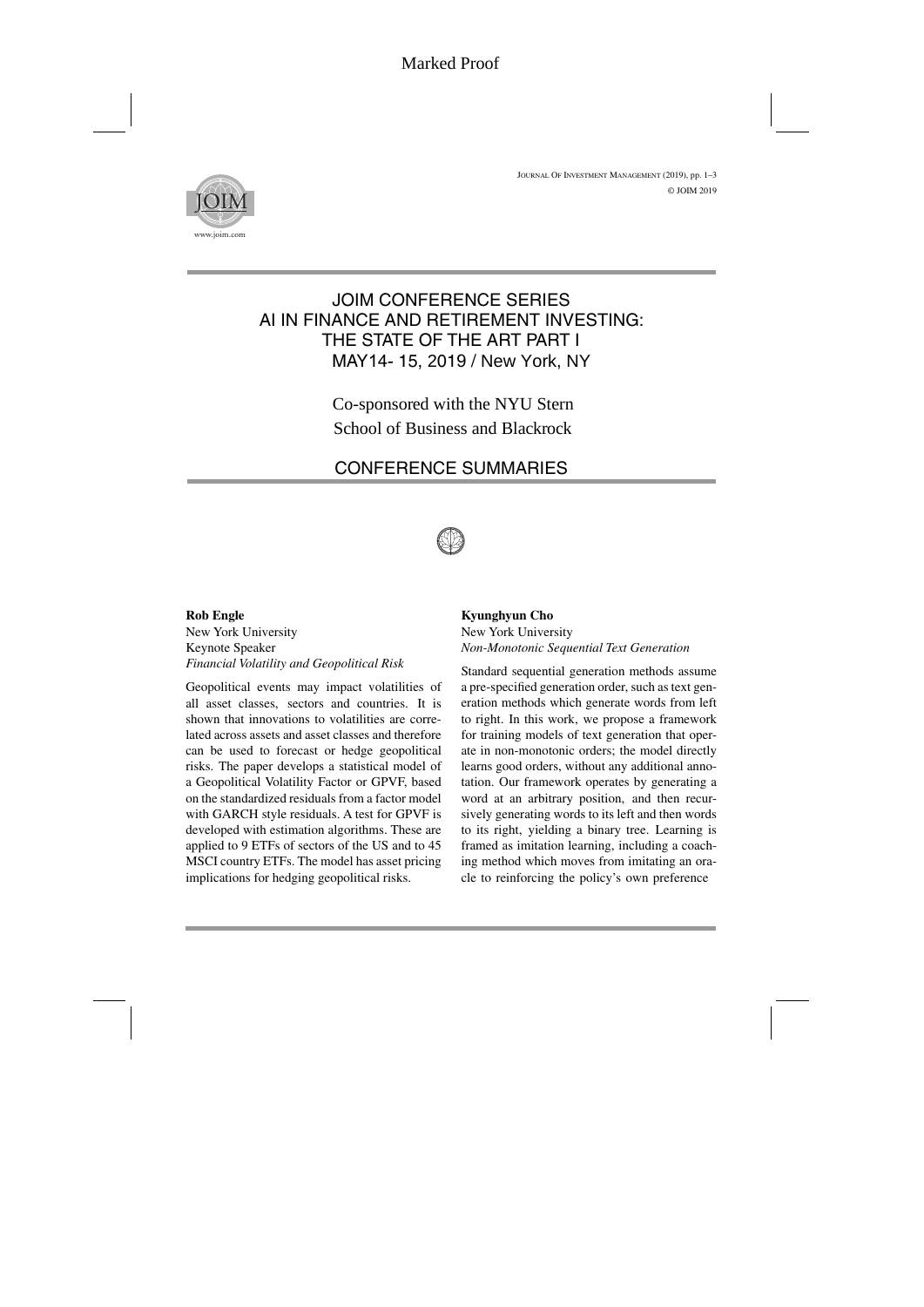Experimental results demonstrate that using the proposed method, it is possible to learn policies which generate text without pre-specifying a generation order, while achieving competitive performance with conventional left-to-right generation.

## **Vasant Dhar**

New York University *Artificial Intelligence and Data Science in Modern Financial Decision Making*

There's a tremendous amount of interest in the use of machine learning in modern day financial decision making. Much of this interest is fueled by increasing amounts of available data and the general success of machine learning in other domains such as perception. I start by assessing the opportunities and key challenges for machine learning in exchange traded and OTC markets, and how finance problems are uniquely challenging due to their low inherent predictability. I present results from experiments that highlight how the well-known "variance problem" problem in machine learning manifests itself in building models from data. The results have implications for when should trust autonomous machine learning systems with decision making.

## **Ben Golub**

### BlackRock

## *The Future of Investment Risk Management*

As asset managers continue to grow in complexity and size, their investment risk management framework needs to evolve. This presentation will describe the evolution of Buy-Side Risk Management over time and explore a next possible stage of risk management processes. This "Future of Investment Risk Management" will seek to develop and apply systematic, multi-dimensional and timely analyses of the entire book of business by introducing automated scans of risk and performance analytics to flag those situations requiring further review by trained professional risk managers. In addition, data on operational risk events will be harvested and analyzed to increase focus on problems that have yet expressed themselves. At the same time, given the inevitable danger of risk managers "fighting the last war," a "smart" auditing framework will be overlaid on the risk management process in order to ensure that there will not be an over-reliance on algorithms. While there will be an increased reliance on technology, data quality and automation, the goal remains to leverage the wisdom of seasoned risk managers.

## **Marty Leibowitz**

Morgan Stanley *The Franchise Earnings Yield*

Projections of year-to-year equity performance often rely on the Earnings Yield (EY) as a convenient proxy for the expected return. However, this estimate fails to include appropriate consideration of the firm's growth prospects. A further (more serious) complication arises when the risk premium is calculated as the EY less some appropriate interest rate. In both these situations, an adjustment is needed that reflects the notional future earnings stream derived from prospective future high-return investments and/or growth opportunities.

Even in theory, these "franchise opportunities" may be comprised of a highly complex and uncertain structure with multiple future opportunities having various investment magnitudes, different returns, and all across a spectrum of distinct availability times. The specific form of a firm's franchise structure will play a key role in determining the path and the relative sensitivities of the firm's price and earnings growth (and hence of the PE's as well). We refer to the total value of these opportunities as the firm's Franchise Value (FV). For certain purposes, the FV itself can serve as a sufficient parameter that encompasses much of this complexity described about.